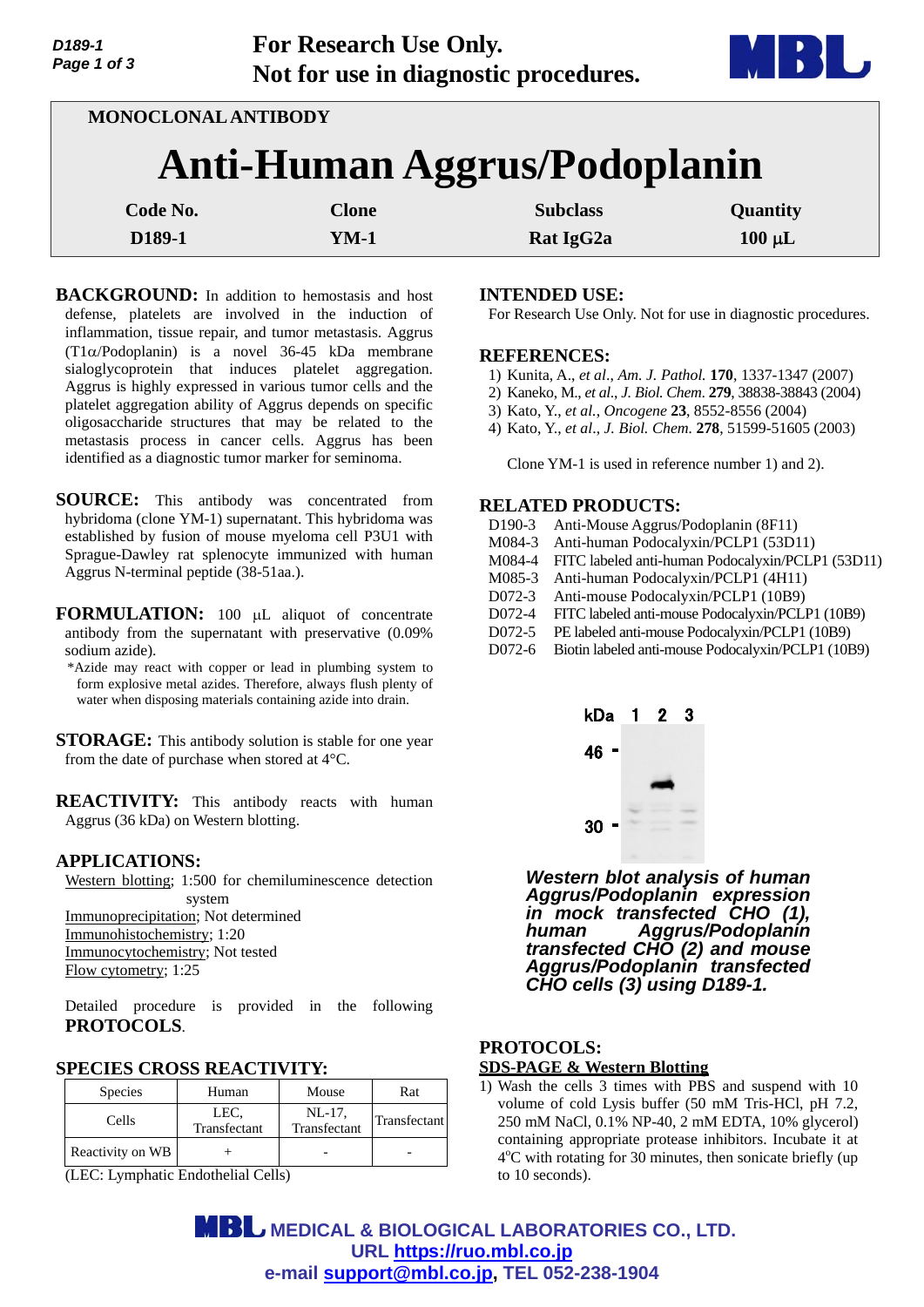- 2) Centrifuge the tube at 12,000 x g for 10 minutes at  $4^{\circ}$ C and transfer the supernatant to another tube. Measure the protein concentration of the supernatant and add the cold Lysis buffer to make 8 mg/mL solution.
- 3) Mix the sample with equal volume of Laemmli's sample buffer.
- 4) Boil the samples for 2 minutes and centrifuge. Load 10  $\mu$ L of the sample per lane in a 1 mm thick SDS 4~20% gradient gel (Daiichi Pure Chemicals) for electrophoresis.
- 5) Blot the protein to a nitrocellulose membrane at 50 V for 16 hour at 4°C in a semi-dry transfer system (Transfer Buffer: 25 mM Tris, 190 mM glycine, 20% MeOH). See the manufacture's manual for precise transfer procedure.
- 6) To reduce nonspecific binding, soak the membrane in blocking buffer [4% skimmed milk in 25 mM Tris (pH 8.0), 125 mM NaCl, 0.1% Tween 20] for 2 hour at room temperature, or overnight at  $4^{\circ}$ C.
- 7) Incubate the membrane with primary antibody diluted with blocking buffer as suggest in the **APPLICATIONS** for 2 hour at room temperature. (The concentration of antibody will depend on condition.)
- 8) Wash the membrane with blocking buffer (15 minutes x 3 times).
- 9) Incubate the membrane with the 1:500 HRP-conjugated anti-rat IgG (Amershambioscience) diluted with blocking buffer for 1 hour at room temperature.
- 10) Wash the membrane with washing buffer [25 mM Tris (pH 8.0), 125 mM NaCl, 0.025% Tween-20] (5 minutes x 3 times).
- 11) Wipe excess buffer on the membrane, then incubate it with appropriate chemiluminescence reagent for 1 minute. Remove extra reagent from the membrane by dabbing with paper towel, and seal it in plastic wrap.
- 12) Expose to an X-ray film in a dark room for 10 minutes. Develop the film as usual. The condition for exposure and development may vary.

(Positive controls for Western blotting; transfectant, LEC)



*Western blot analysis of human Aggrus/Podoplanin expression in LEC (1) and mock transfected CHO cells (2) using D189-1.* 

#### **Flow cytometric analysis for floating cells**

We usually use Fisher tubes or equivalents as reaction tubes for all step described below.

- 1) Wash the cells 3 times with the washing buffer [PBS  $(Ca^{2+}, Mg^{2+}$  free)].
- 2) Resuspend the cells with washing buffer  $(5x10^6)$ cells/mL).
- 3) Add 50  $\mu$ L of the cell suspension into each tube, and centrifuge at 500 x g for 1 minute at room temperature  $(20~25<sup>o</sup>C)$ . Remove supernatant by careful aspiration.
- 4) Add 40  $\mu$ L of the primary antibody at the concentration of as suggest in the **APPLICATIONS** diluted in the washing buffer. Mix well and incubate for 30 minutes at room temperature.
- 5) Add 1 mL of the washing buffer followed by centrifugation at 500 x g for 1 minute at room temperature. Remove supernatant by careful aspiration.
- 6) Add 30  $\mu$ L of 1:200 FITC conjugated anti-rat IgG (Cappel) diluted with the washing buffer. Mix well and incubate for 15 minutes at room temperature.
- 7) Add 1 mL of the washing buffer followed by centrifugation at 500 x g for 1 minute at room temperature. Remove supernatant by careful aspiration.
- 8) Resuspend the cells with 500  $\mu$ L of the washing buffer and analyze by a flow cytometer.

(Positive control for Flow cytometry; LEC)



*Flow cytometric analysis of human Aggrus/Podoplanin expression on LEC. Open histogram indicates the reaction of isotypic control to LEC. Shaded histogram indicates the reaction of D189-1 to LEC.* 100 101 102 103 104

#### **Immunohistochemical staining for paraffin embedded sections: ABC method**

- 1) Deparaffinize the sections with Xylene 3 times for 3-5 minutes each.
- 2) Wash the slides with Ethanol 2 times for 3-5 minutes each.
- 3) Wash the slides with 95% Ethanol 2 times for 3-5 minutes each.
- 4) Wash the slides with deionized water for 30 seconds.